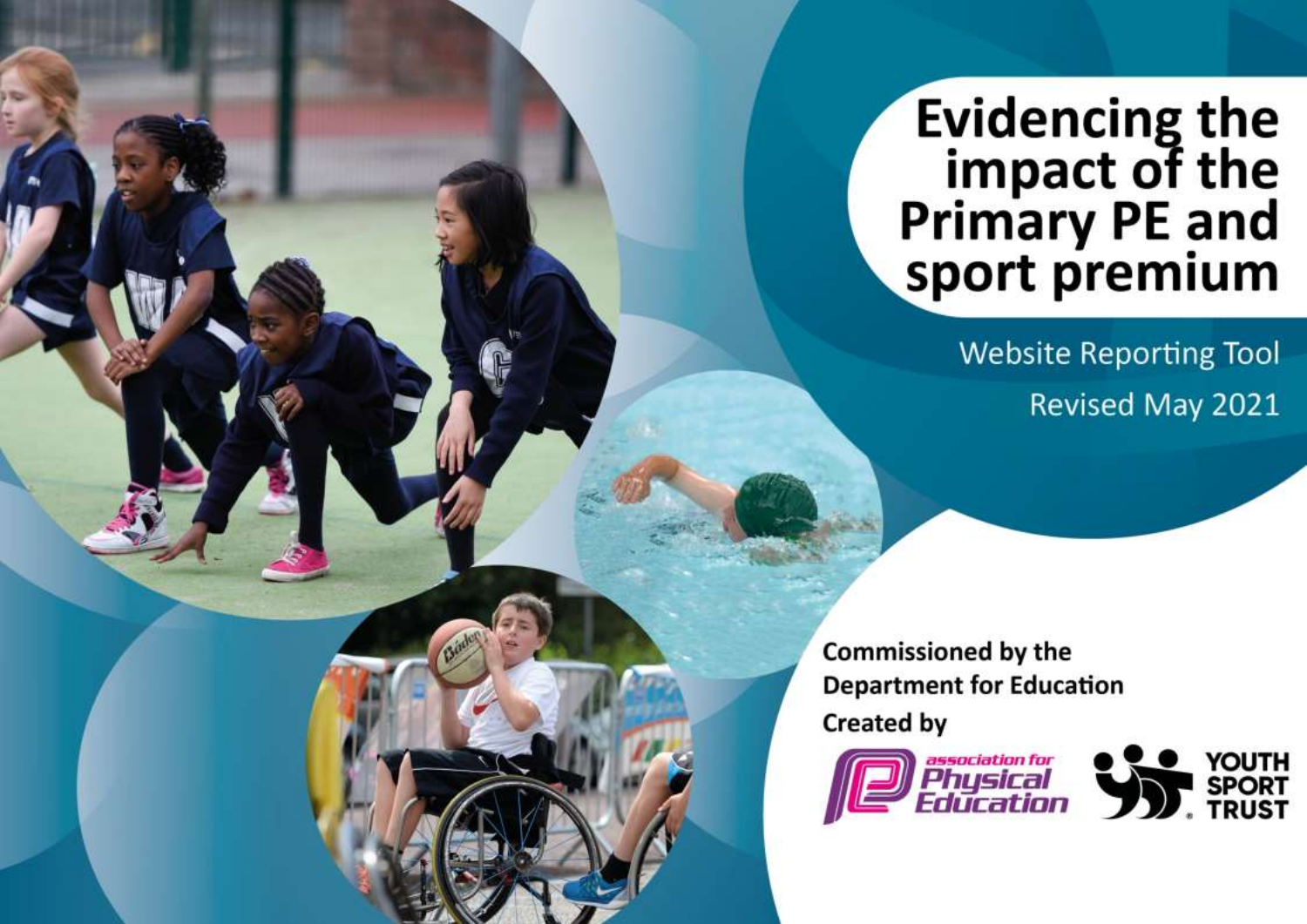It is important that your grant is used effectively and based on school need. The Education Inspection Framework (Ofsted 2019 p64) makes clear there will be a focus on **'whether leaders and those responsible for governors all** understand their respective roles and perform these in a way that enhances the effectiveness of the school'.

Under the Quality of Education criteria (p41) inspectors consider the extent to which schools can articulate their curriculum (INTENT), construct their curriculum (IMPLEMENTATION) and demonstrate the outcomes which result (IMPACT).

To assist schools with common transferable language this template has been developed to utilise the same three headings which should make your plans easily transferable between working documents.

Schools must use the funding to make **additional and sustainable** improvements to the quality of Physical Education, School Sport and Physical Activity (PESSPA) they offer. This means that you should use the Primary PE and sport premium to:

- Develop or add to the PESSPA activities that your school already offer
- Build capacity and capability within the school to ensure that improvements made now will benefit pupils joining the school in future years
- The Primary PE and sport premium should not be used to fund capital spend projects; the school's budget should fund these.

Please visit gov.uk for the revised DfE guidance including the 5 key indicators across which schools should demonstrate an improvement. This document will help you to review your provision and to report your spend. DfE encourages schools to use this template as an effective way of meeting the reporting requirements of the Primary PE and sport premium.

We recommend you start by reflecting on the impact of current provision and reviewing the previous spend.

Schools are required to publish details of how they spend this funding, including any under-spend from 2021/2022, as well as on the impact it has on pupils' PE and sport participation and attainment by the end of the summer term or by **31st July 2022** at the latest.

We recommend regularly updating the table and publishing it on your website throughout the year. This evidences your ongoing self-evaluation of how you are using the funding to secure maximum, sustainable impact. Final copy must be posted on your website by the end of the academic year and no later than the 31st July 2022. To see an example of how to complete the table please click HERE.

Created by:



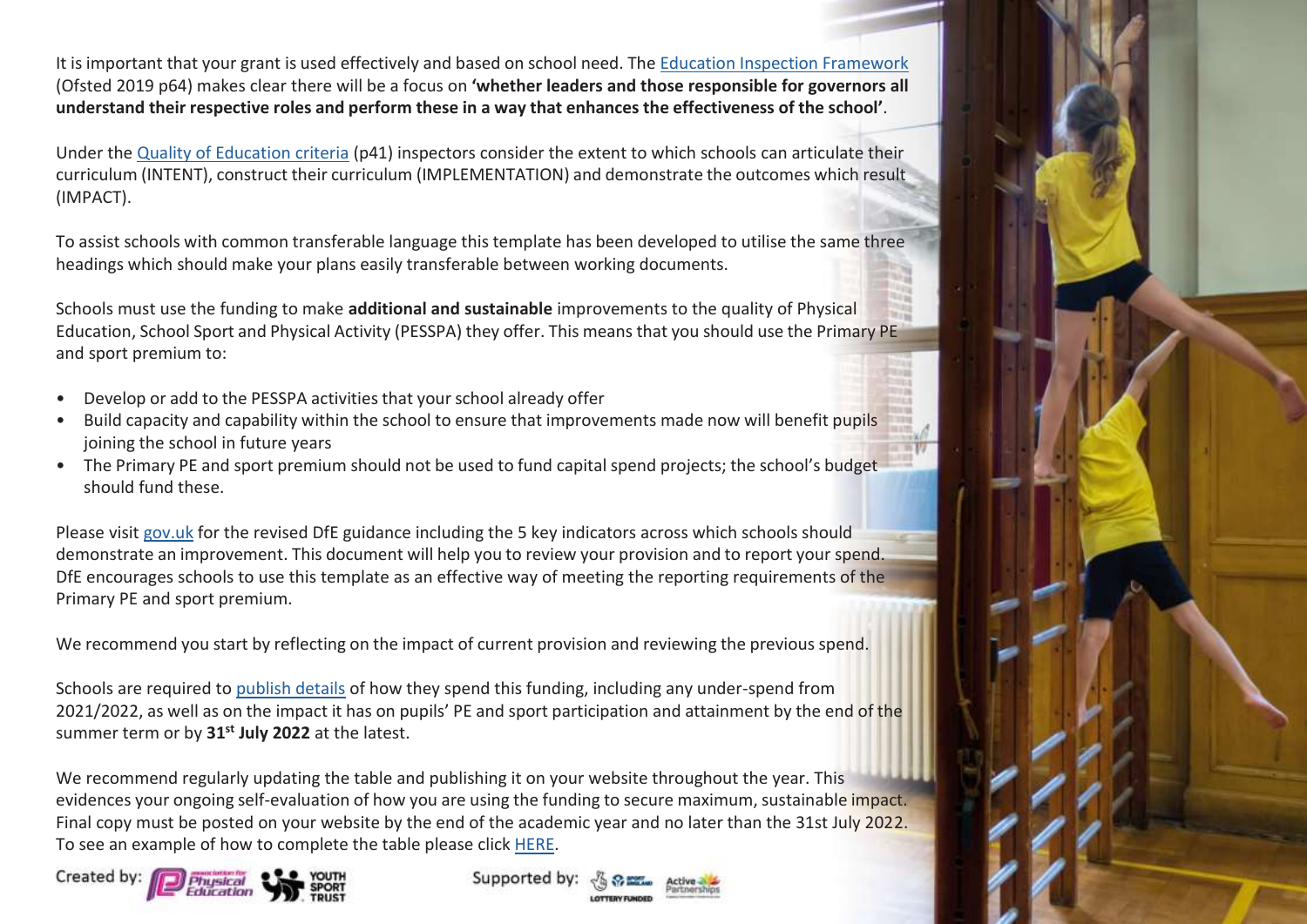Support for review and reflection - considering the 5 key indicators from DfE, what development needs are a priority for your setting and your pupils now and why? Use the space below to reflect on previous spend and key achievements and areas for development.

Please note: Although there has been considerable disruption in 2021 it is important that you publish details on your website of how you spend the funding this is a legal requirement.

N.B. In this section you should refer to any adjustments you might have made due to Covid-19 and how these will influence further improvement.

| Key achievements to date until July 2022:                                                                                                                                                                                                                                                                                                                                                                                                                                                                                                                                                                                                                                                                                                                                                                                                                                                                                                                                                                                                                                                                                                                                                                   | Areas for further improvement and baseline evidence of need:                                                                                                                                                                                                                                                                                                                                                                                                                                                                                                                                                                                                                                                                                                                                  |
|-------------------------------------------------------------------------------------------------------------------------------------------------------------------------------------------------------------------------------------------------------------------------------------------------------------------------------------------------------------------------------------------------------------------------------------------------------------------------------------------------------------------------------------------------------------------------------------------------------------------------------------------------------------------------------------------------------------------------------------------------------------------------------------------------------------------------------------------------------------------------------------------------------------------------------------------------------------------------------------------------------------------------------------------------------------------------------------------------------------------------------------------------------------------------------------------------------------|-----------------------------------------------------------------------------------------------------------------------------------------------------------------------------------------------------------------------------------------------------------------------------------------------------------------------------------------------------------------------------------------------------------------------------------------------------------------------------------------------------------------------------------------------------------------------------------------------------------------------------------------------------------------------------------------------------------------------------------------------------------------------------------------------|
| Sustained exposure and impact in delivering a whole<br>school PE programme when children were in school<br>and not learning remotely.<br>School running track installed and in regular use at<br>playtimes, lunchtimes and before school.<br>Sports events involving other schools started again<br>$\bullet$<br>during the Spring term 2022 and continued into the<br>summer term. Children from all year groups had<br>opportunities to compete eg Basketball, badminton<br>Profile of sport continues to be high – newsletter items,<br>half termly reports to the school community, celebration<br>assemblies, reports on facebook.<br>Summer term 2022 engagement in our first sporting<br>event aimed at the engagement of SEND children.<br>Importance of physical exercise remains high -<br>displays, focus through science and PSHE lessons that<br>are linked to the Jigsaw _PSHE resources<br><b>Opportunities for Continued Professional Development</b><br>Successfully implemented the orienteering element of<br>the schools intended curriculum though the installation<br>of the equipment, maps as teaching resources and staff<br>CPD><br>Supported by: $\frac{\pi}{2}$ $\frac{\pi}{2}$ | To increase the number of children successfully<br>completing the NC required standard for swimming and<br>water safety at the end of Key Stage 2 through the re<br>organisation of swimming across the school for 2022/23<br>- To identify all children that require additional time and<br>support and give them the opportunity in Year 6 to<br>achieve this, lack of lessons for one Year 4 class due to<br>Covid19 and therefore less progress made.<br>To continue to increase percentages of children with<br>SEND participating in both extra-curricular activity and<br>Inter school sport.<br>To further increase staff confidence in delivering PE as<br>part of the curriculum.<br>Continue to raise the profile of the importance and<br>benefits of physical exercise and sport |
| reated by: <b>Physical</b><br>Education<br>YOUTH<br>SPORT<br>Education                                                                                                                                                                                                                                                                                                                                                                                                                                                                                                                                                                                                                                                                                                                                                                                                                                                                                                                                                                                                                                                                                                                                      | Active<br>Partnerships                                                                                                                                                                                                                                                                                                                                                                                                                                                                                                                                                                                                                                                                                                                                                                        |

**LOTTERY FUNDED**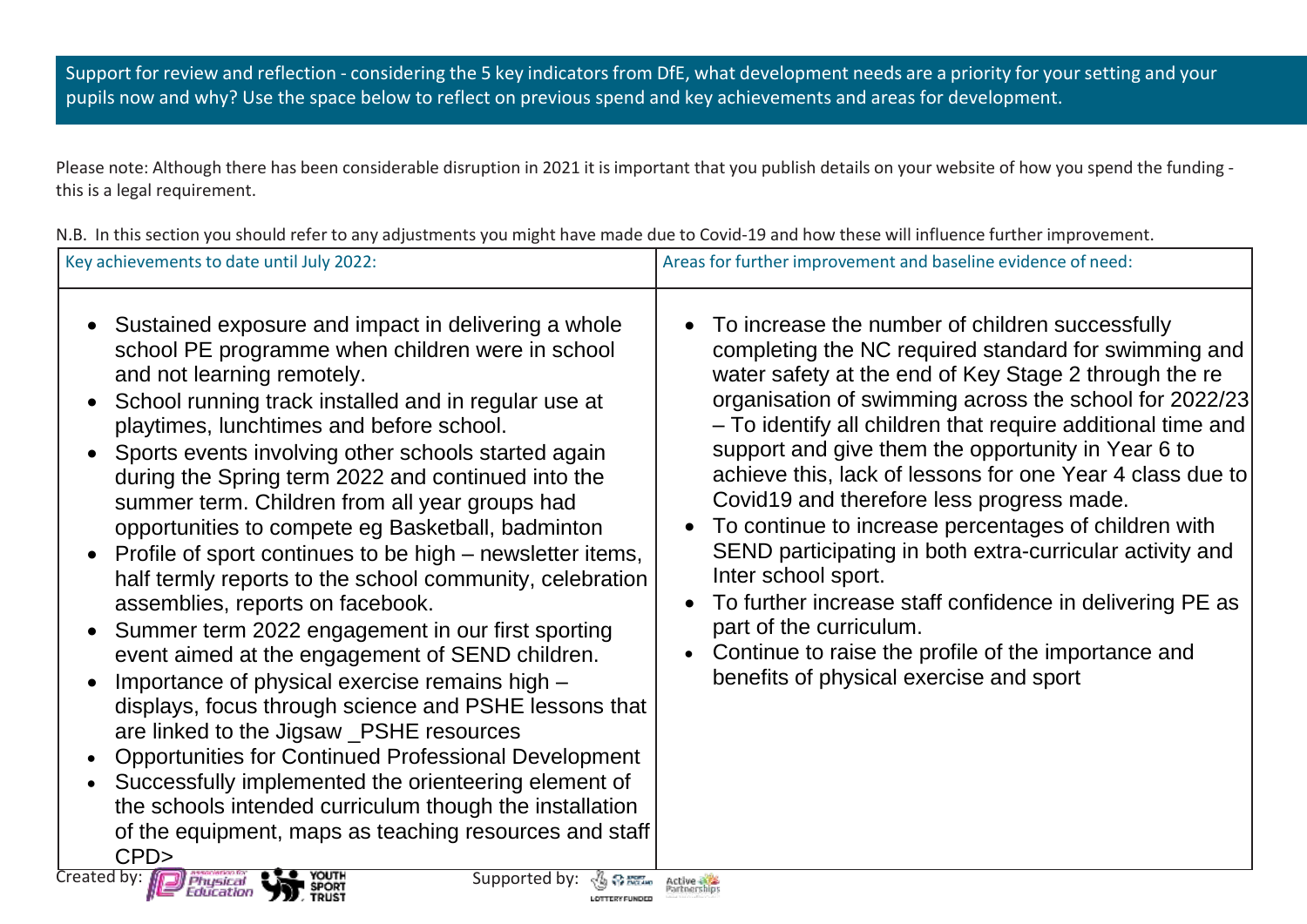Did you carry forward an underspend from 2021-21 academic year into the current academic year? NO



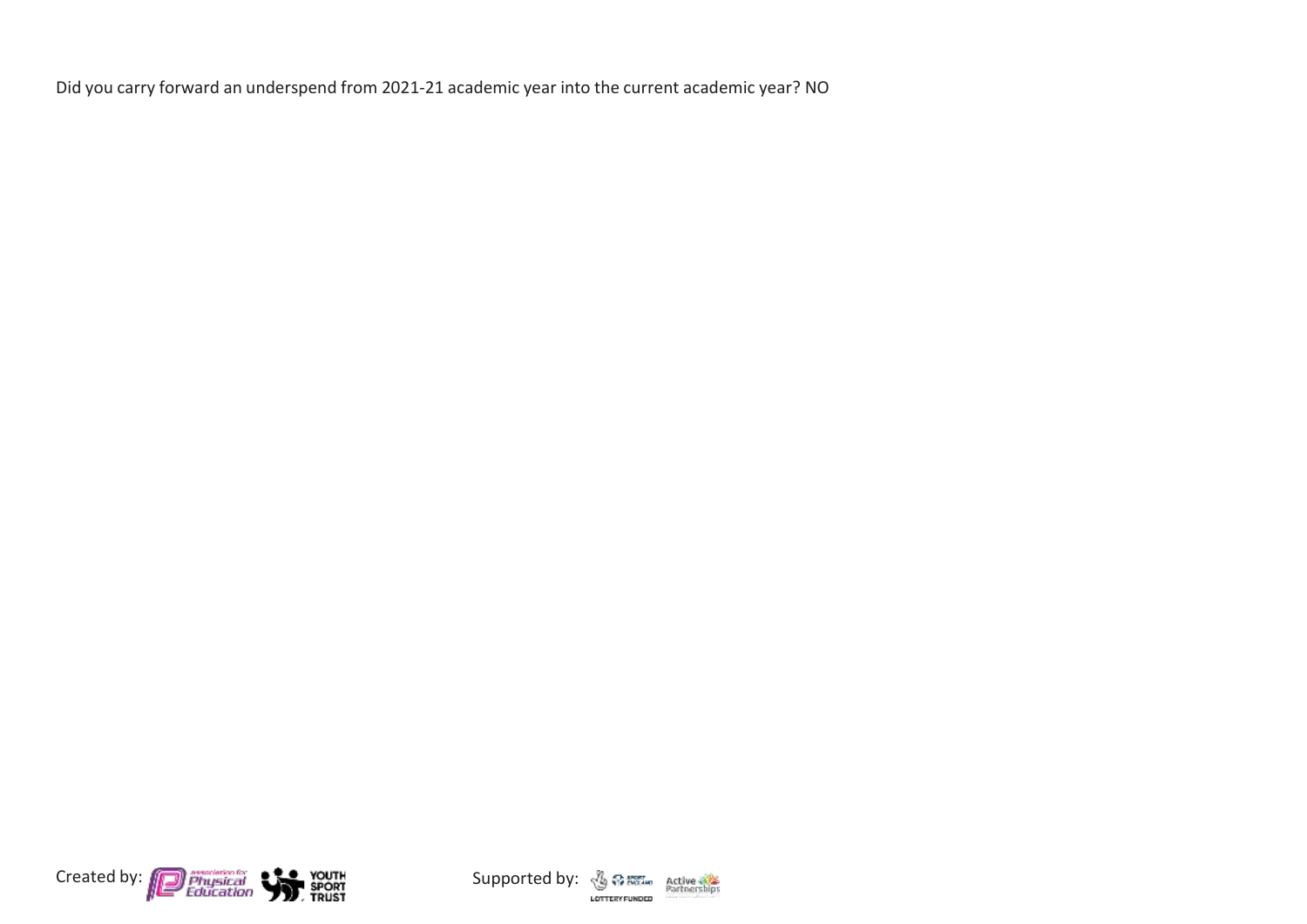| Meeting national curriculum requirements for swimming and water safety.<br>N.B Complete this section to your best ability. For example you might have practised safe self-rescue techniques on<br>dry land which you can transfer to the pool when school swimming restarts.<br>Due to exceptional circumstances priority should be given to ensuring that pupils can perform safe self rescue even |                                                                                                                   |
|-----------------------------------------------------------------------------------------------------------------------------------------------------------------------------------------------------------------------------------------------------------------------------------------------------------------------------------------------------------------------------------------------------|-------------------------------------------------------------------------------------------------------------------|
| if they do not fully meet the first two requirements of the NC programme of study.                                                                                                                                                                                                                                                                                                                  |                                                                                                                   |
| What percentage of your current Year 6 cohort swim competently, confidently and proficiently over a distance of at<br>least 25 metres?<br>N.B. Even though your pupils may swim in another year please report on their attainment on leaving primary school<br>at the end of the summer term 2022.<br>Please see note above.                                                                        | Previously 80%<br>Current Year 6 children were unable<br>to access swimming lessons due to<br>COVID restrictions. |
| What percentage of your current Year 6 cohort use a range of strokes effectively [for example, front crawl, backstroke<br>and breaststroke]?<br>Please see note above.                                                                                                                                                                                                                              | Previously 75%                                                                                                    |
| What percentage of your current Year 6 cohort perform safe self-rescue in different water-based situations?                                                                                                                                                                                                                                                                                         | Previously 75%                                                                                                    |
| Schools can choose to use the Primary PE and sport premium to provide additional provision for swimming but this<br>must be for activity over and above the national curriculum requirements. Have you used it in this way?                                                                                                                                                                         | Yes/No Not possible due to COVID<br>restrictions.                                                                 |



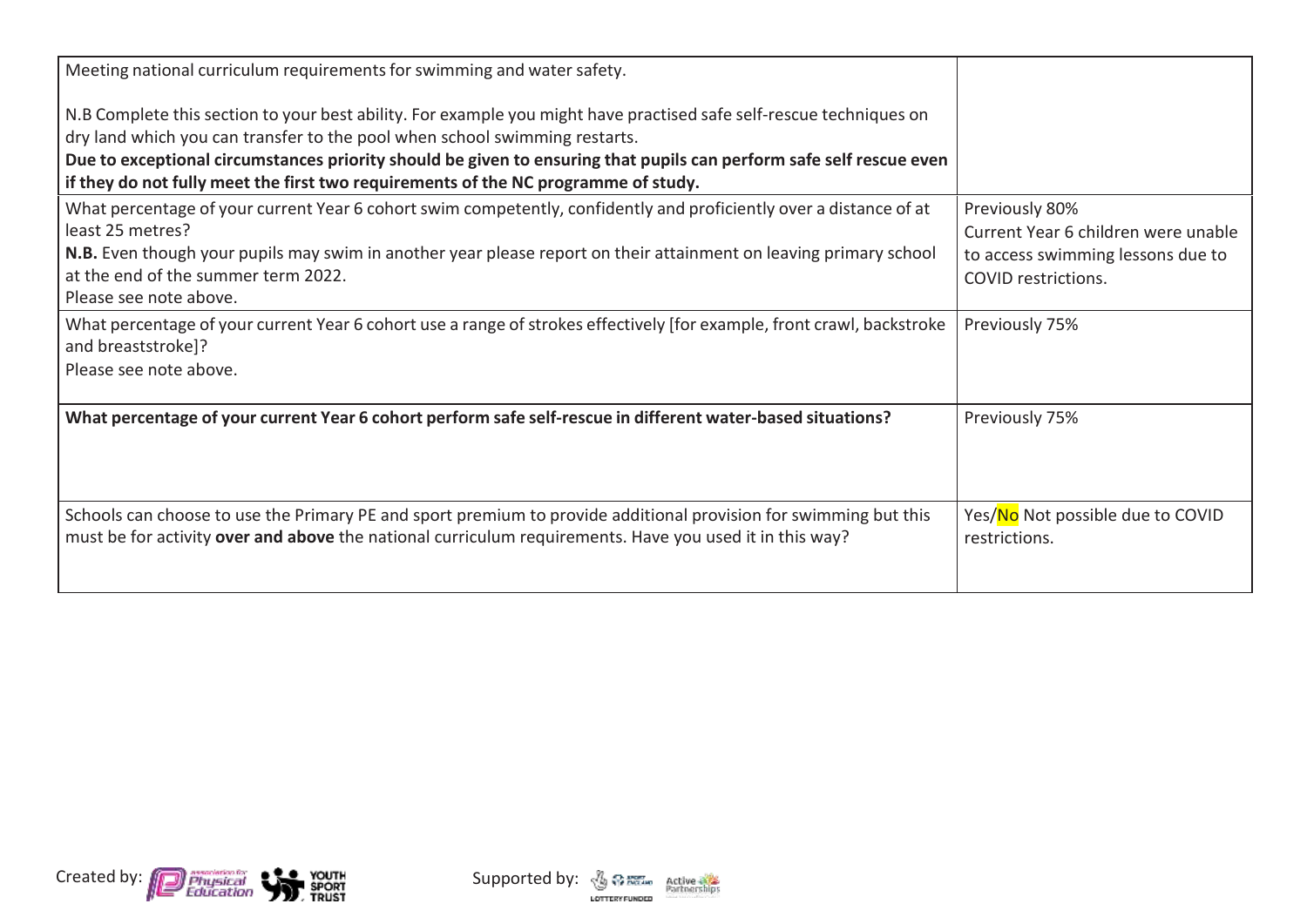## **Action Plan and Budget Tracking**

Capture your intended annual spend against the 5 key indicators. Clarify the success criteria and evidence of impact that you intend to measure to evaluate for pupils today and for the future.

| Academic Year: 2021/22<br>Date Updated: May 2022<br>Total fund allocated: $E$ £18,190                                                                                                                                                                                                                                                                                                                            |                                                                                                                                                                                                                                                                                                                                                                                                                                                                                                                                                                                                                                                                                                                                                                                                              |                                                                    |                                                                                                                                                                                                                                                                                                                                                                                                     |                                             |
|------------------------------------------------------------------------------------------------------------------------------------------------------------------------------------------------------------------------------------------------------------------------------------------------------------------------------------------------------------------------------------------------------------------|--------------------------------------------------------------------------------------------------------------------------------------------------------------------------------------------------------------------------------------------------------------------------------------------------------------------------------------------------------------------------------------------------------------------------------------------------------------------------------------------------------------------------------------------------------------------------------------------------------------------------------------------------------------------------------------------------------------------------------------------------------------------------------------------------------------|--------------------------------------------------------------------|-----------------------------------------------------------------------------------------------------------------------------------------------------------------------------------------------------------------------------------------------------------------------------------------------------------------------------------------------------------------------------------------------------|---------------------------------------------|
| Key indicator 1: The engagement of all pupils in regular physical activity - Chief Medical Officers guidelines recommend that<br>primary school pupils undertake at least 30 minutes of physical activity a day in school                                                                                                                                                                                        |                                                                                                                                                                                                                                                                                                                                                                                                                                                                                                                                                                                                                                                                                                                                                                                                              | Percentage of total allocation:<br>72%                             |                                                                                                                                                                                                                                                                                                                                                                                                     |                                             |
| Intent                                                                                                                                                                                                                                                                                                                                                                                                           | Implementation                                                                                                                                                                                                                                                                                                                                                                                                                                                                                                                                                                                                                                                                                                                                                                                               |                                                                    | Impact                                                                                                                                                                                                                                                                                                                                                                                              |                                             |
| Your school focus should be clear<br>what you want the pupils to know<br>and be able to do and about<br>what they need to learn and to<br>consolidate through practice:                                                                                                                                                                                                                                          | Make sure your actions to achieve<br>are linked to your intentions:                                                                                                                                                                                                                                                                                                                                                                                                                                                                                                                                                                                                                                                                                                                                          | Funding<br>allocated:                                              | Evidence of impact: what do<br>pupils now know and what<br>can they now do? What has<br>changed?:                                                                                                                                                                                                                                                                                                   | Sustainability and suggested<br>next steps: |
| Subsidise after school provision<br>$\bullet$<br>costs, increasing participation<br>Undertake pupil voice to gauge<br>interest in extracurricular clubs<br>and demand for them<br>Link clubs to level 2 inter school<br>competitions where applicable to<br>give further opportunities<br>Employ a School sports<br>$\bullet$<br>Apprentice through the Dacorum<br>School Sports Network for their<br>first year | Increase in pupil participation in<br>extracurricular clubs year on year<br>Interest retained in the club and built<br>upon.<br>A wide range of clubs on offer that<br>respond to the interests of children.<br>ncreased participation in extracurricular<br>activities<br>Increased participation in Level 2 inter<br>competition<br>Improved results in inter competitions<br>through extra training and preparation in<br>accordance with the DSSN (Dacorum<br>School Sports Network) calendar.<br>To assist with the set up and breakdown<br>of lessons and clubs.<br>Support in all lessons where applicable<br>Assist in the delivery of extracurricular<br>clubs<br>ead on lunchtime activities/clubs<br>Help to engage children not normally<br>attending clubs through Change 4 life<br>initiatives | £6243<br>Membership to<br>DSSN - £ (£5 per<br>child £1290<br>£5772 | Pupil voice<br>Pupils enjoy PE lessons<br>Parent/child questionnaires<br>Pupil voice questionnaires May<br>2022 indicated that 98% of children<br>enjoy school and think that there<br>lessons are fun and enjoyable.<br><b>DSSN</b> yearly monitoring<br>After school and lunchtime clubs<br>have built up termly during this<br>academic year when COVID<br>restrictions allowed.<br>Club numbers |                                             |



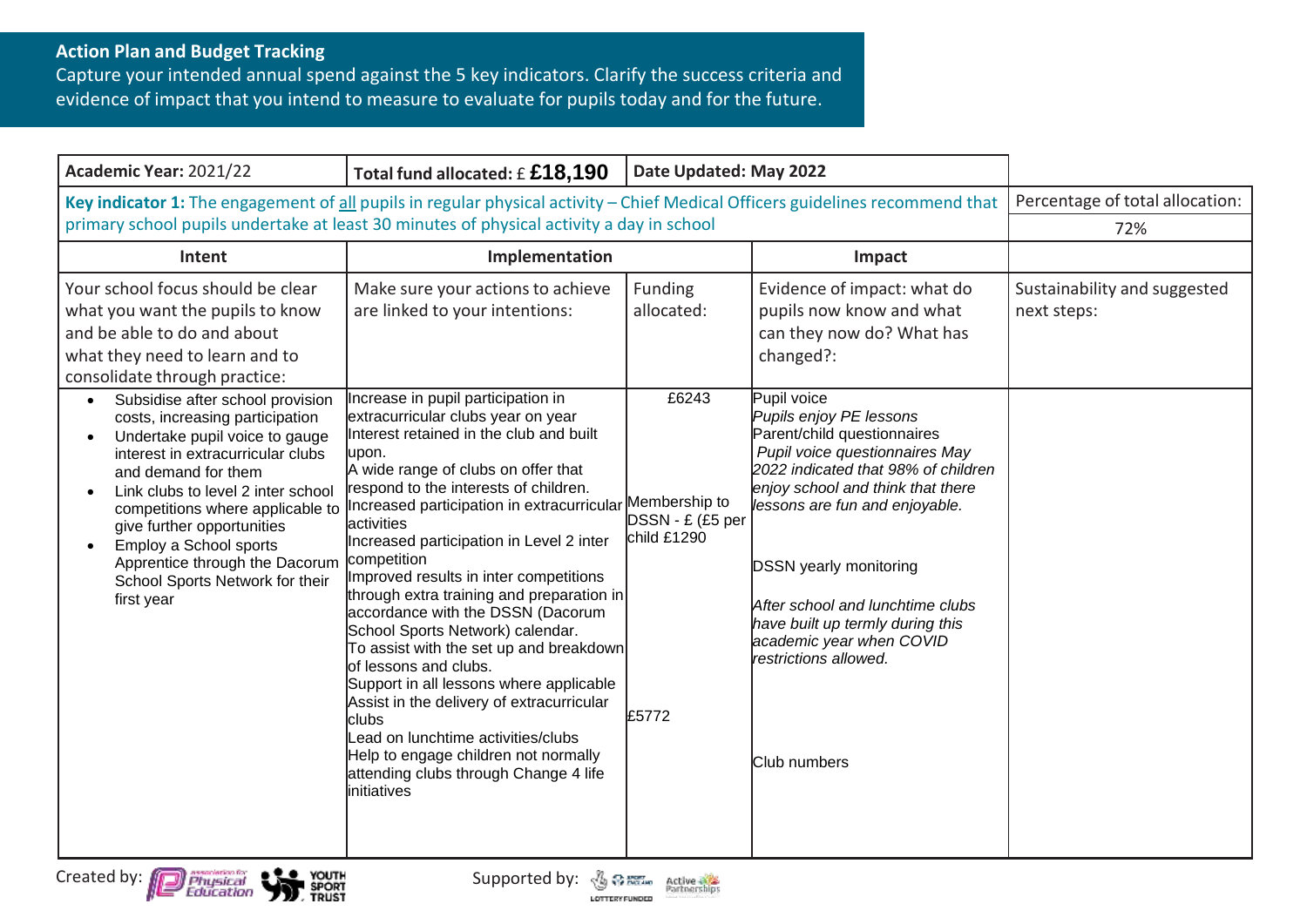| Key indicator 2: The profile of PESSPA being raised across the school as a tool for whole school improvement                                                                                                                                                                                                                                                                                                                                                                                                                                                                                                                                                |                                                                                                                                                                                                                                                                                                                                                                                                                                                                                                                                     |                                                                     |                                                                                                   | Percentage of total allocation:                                                                                                         |
|-------------------------------------------------------------------------------------------------------------------------------------------------------------------------------------------------------------------------------------------------------------------------------------------------------------------------------------------------------------------------------------------------------------------------------------------------------------------------------------------------------------------------------------------------------------------------------------------------------------------------------------------------------------|-------------------------------------------------------------------------------------------------------------------------------------------------------------------------------------------------------------------------------------------------------------------------------------------------------------------------------------------------------------------------------------------------------------------------------------------------------------------------------------------------------------------------------------|---------------------------------------------------------------------|---------------------------------------------------------------------------------------------------|-----------------------------------------------------------------------------------------------------------------------------------------|
|                                                                                                                                                                                                                                                                                                                                                                                                                                                                                                                                                                                                                                                             |                                                                                                                                                                                                                                                                                                                                                                                                                                                                                                                                     |                                                                     |                                                                                                   | 3%                                                                                                                                      |
| Intent                                                                                                                                                                                                                                                                                                                                                                                                                                                                                                                                                                                                                                                      | Implementation                                                                                                                                                                                                                                                                                                                                                                                                                                                                                                                      |                                                                     | Impact                                                                                            |                                                                                                                                         |
| Your school focus should be clear<br>what you want the pupils to know<br>and be able to do and about<br>what they need to learn and to<br>consolidate through practice:                                                                                                                                                                                                                                                                                                                                                                                                                                                                                     | Make sure your actions to achieve<br>are linked to your intentions:                                                                                                                                                                                                                                                                                                                                                                                                                                                                 | <b>Funding</b><br>allocated:                                        | Evidence of impact: what do<br>pupils now know and what<br>can they now do? What has<br>changed?: | Sustainability and suggested<br>next steps:                                                                                             |
| Promote attendance at Inter Sports<br>Competitions<br>Interview and select Sports<br>Ambassadors to help promote and<br>run competitions<br>PE Subject Leader and apprentice to<br>support Sports Ambassadors to lead<br>and run a variety of half termly intra<br>house sports competitions.<br>Report to the school through Friday's<br>celebration assemblies and Sports<br>board of the competitions and events<br>attended.<br>Provide transport to and from events $\vert_{\bullet}$<br>if necessary so equal opportunities<br>for all.<br>Create a Sports council<br>Create termly newsletters to promote<br>le<br>the work done throughout the term | Sports results shared with the<br>school - player of the match and<br>report in Friday's newsletter - also<br>termly PE newsletter.<br>Children are aware of the<br>competitions that we have attended-Costs of transport Subject Leader File - training and<br>Pupil Voice will display this<br>100% of classes from Y3 6 will have £580<br>competed in an intra and Inter<br>Competition<br>Sport retains a high profile<br>throughout the school and its<br>community<br>Increased accessibility to clubs and<br>sporting events | Cost of DSSN<br>membership<br>£1290<br>(2021/22)<br>to competitions | CPD Log<br>Sports Club Analysis<br>courses log<br>Website<br>Sports Board<br>Pupil Voice          | Promote attendance at Inter<br><b>Sports Competitions</b><br>Sport retains a high profile<br>throughout the school and its<br>community |

| Key indicator 3: Increased confidence, knowledge and skills of all staff in teaching PE and sport                                                                       |                                                                        |                       |                                                                                                   | Percentage of total allocation:             |
|-------------------------------------------------------------------------------------------------------------------------------------------------------------------------|------------------------------------------------------------------------|-----------------------|---------------------------------------------------------------------------------------------------|---------------------------------------------|
|                                                                                                                                                                         |                                                                        |                       |                                                                                                   | <b>3</b> %                                  |
| Intent                                                                                                                                                                  | Implementation                                                         |                       | Impact                                                                                            |                                             |
| Your school focus should be clear<br>what you want the pupils to know<br>and be able to do and about<br>what they need to learn and to<br>consolidate through practice: | Make sure your actions to<br>achieve are linked to your<br>intentions: | Funding<br>allocated: | Evidence of impact: what do<br>pupils now know and what<br>can they now do? What has<br>changed?: | Sustainability and suggested<br>next steps: |



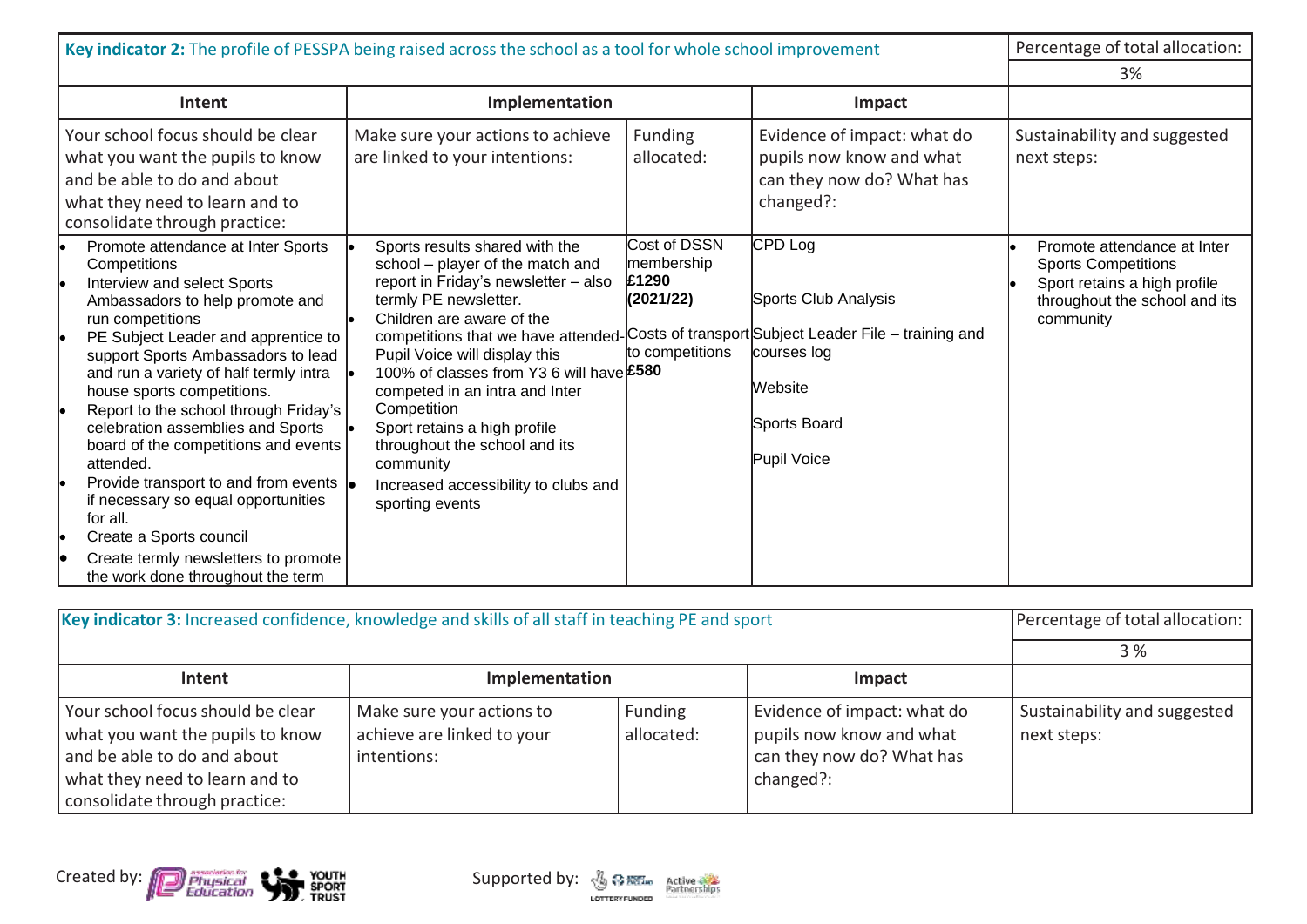|                                                                                               | A clear PE breadth of study                                         | $£15 - British$ |                                                                            |                                 |
|-----------------------------------------------------------------------------------------------|---------------------------------------------------------------------|-----------------|----------------------------------------------------------------------------|---------------------------------|
| PE subject leader to attend relevant                                                          | ensuring that the requirements of                                   | Gymnastics      | esson observations                                                         |                                 |
| training to assist in the development                                                         | the national curriculum are met                                     | membership      | Lessons observed were good with                                            |                                 |
| of PE                                                                                         | All staff are confident and are                                     |                 | outstanding features. Exemplar plans                                       |                                 |
| PE subject leader to support identified                                                       | competent to plan and deliver high £200 YST                         |                 | are in place and the subject leader                                        |                                 |
| staff including a strategy of team                                                            | quality PE lessons                                                  | membership      | has monitored that the intended                                            |                                 |
| teaching across the school, to provide                                                        | The quality of PE lessons will be                                   |                 | curriculum is being taught.                                                |                                 |
| staff with a model of High Quality PE                                                         | judged as good or better                                            | PE Hub          | Teacher surveys/ questionnaires/                                           |                                 |
| PE subject leader to model exemplar                                                           | Good practise is shared and is                                      | £390            | evaluations.                                                               |                                 |
| planning for staff to follow and                                                              | used to drive the development of                                    |                 | Staff confidence audit indicated that                                      |                                 |
| resources to support                                                                          | <b>PE</b>                                                           |                 | gymnastics was an area to improve                                          |                                 |
| Modelling of high quality PE lessons                                                          | PE subject leader will have a clear                                 |                 | through staff CPD this took place in                                       |                                 |
| Develop a skills test for all teaching                                                        | understanding of PE attainment                                      |                 | the Autumn term and as a result plans                                      |                                 |
| staff to gauge confidence of delivery,                                                        | and progress across the school                                      |                 | became more challenging and now                                            |                                 |
| planning and assessment in PE                                                                 | Assessments will be used to                                         |                 | include success criteria for each                                          |                                 |
| Develop and implement a yearlong<br>professional learning plan appropriate                    | inform planning which meets the<br>needs of all pupils and provides |                 | lesson- this has been monitored                                            |                                 |
| for the needs of all staff based on                                                           | sufficient challenge for the most                                   |                 | through observations- children are                                         |                                 |
| above                                                                                         | able pupils                                                         |                 | now making better progress as the                                          |                                 |
| CPD to include safety in gymnastics.                                                          | Areas for improvement will be                                       |                 | needs of all children are being met.                                       |                                 |
|                                                                                               | identified and addressed through                                    |                 |                                                                            |                                 |
|                                                                                               | subject leader monitoring work                                      |                 | Pupil voice/ interviews                                                    |                                 |
|                                                                                               | and CPD                                                             |                 | Children enjoy PE lessons and are                                          |                                 |
|                                                                                               | Higher levels of safety knowledge                                   |                 | keen to talk about what they have                                          |                                 |
|                                                                                               | following DSSN training for                                         |                 | learnt. Children do make links to prior<br>learning and can articulate the |                                 |
|                                                                                               | gymnastics                                                          |                 | progress they are making.                                                  |                                 |
|                                                                                               | Pupils will make good or better                                     |                 | Pupil outcomes (end of each PE unit)                                       |                                 |
|                                                                                               | progress in PE                                                      |                 | 90% of children are assessed at being                                      |                                 |
|                                                                                               |                                                                     |                 | at the age related standard overall for                                    |                                 |
|                                                                                               |                                                                     |                 | PE.                                                                        |                                 |
|                                                                                               |                                                                     |                 |                                                                            |                                 |
|                                                                                               |                                                                     |                 |                                                                            |                                 |
|                                                                                               |                                                                     |                 |                                                                            |                                 |
|                                                                                               |                                                                     |                 |                                                                            |                                 |
|                                                                                               |                                                                     |                 |                                                                            |                                 |
|                                                                                               |                                                                     |                 |                                                                            |                                 |
|                                                                                               |                                                                     |                 |                                                                            |                                 |
|                                                                                               |                                                                     |                 |                                                                            |                                 |
|                                                                                               |                                                                     |                 |                                                                            |                                 |
|                                                                                               |                                                                     |                 |                                                                            |                                 |
| Key indicator 4: Broader experience of a range of sports and activities offered to all pupils |                                                                     |                 |                                                                            | Percentage of total allocation: |
|                                                                                               |                                                                     |                 |                                                                            |                                 |
|                                                                                               |                                                                     |                 |                                                                            | 3%                              |

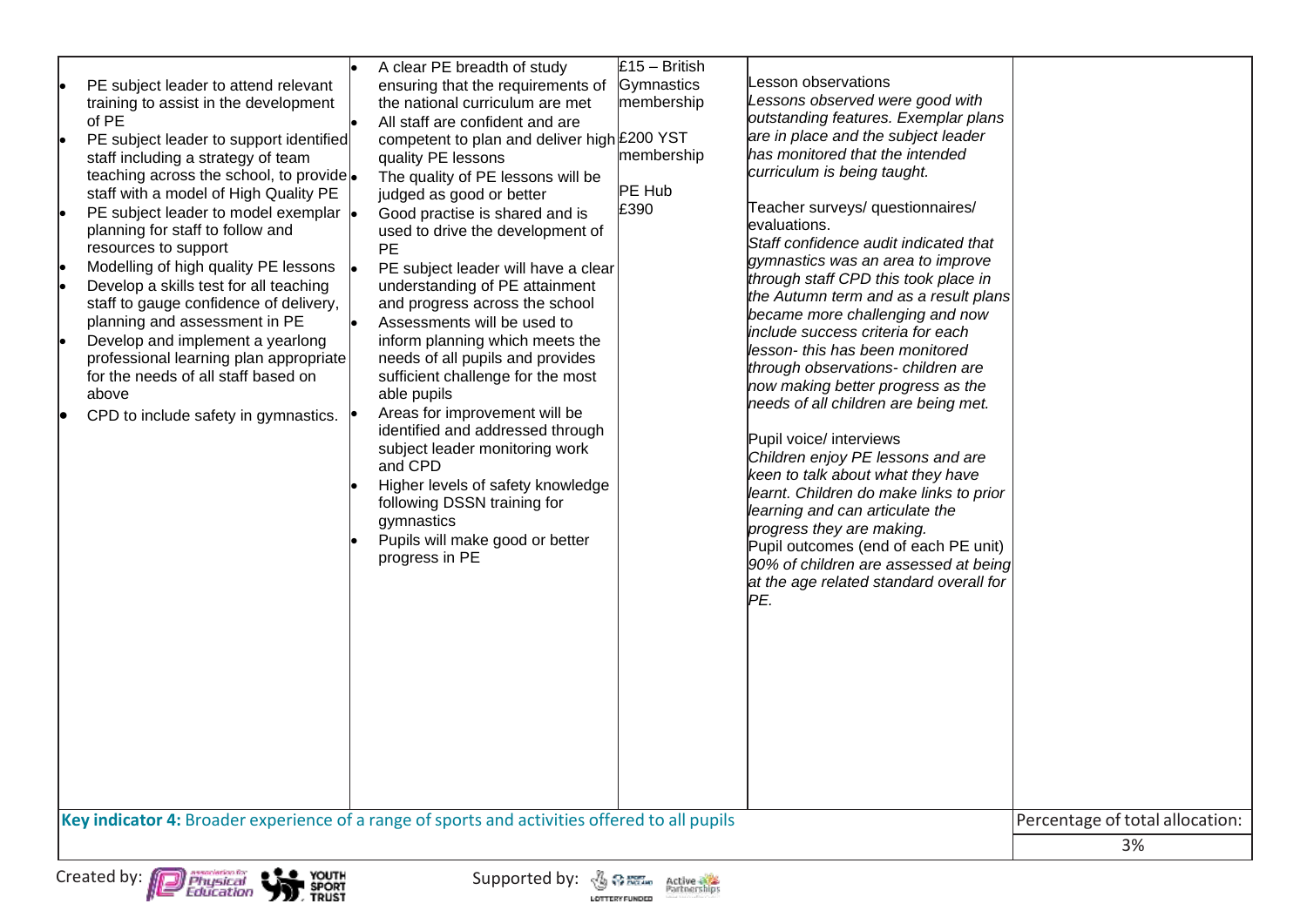| Intent                                                                                                                                                                                                                                                                                                                                                                   | Implementation                                                                                                                                                                                                                                                                                                                                                                            |                                      | Impact                                                                                                                                                                                                                                                                                                                                                                                                                                                                                                                                                                                                                                                                                                                                              |                                                                                                                                                                                                                           |
|--------------------------------------------------------------------------------------------------------------------------------------------------------------------------------------------------------------------------------------------------------------------------------------------------------------------------------------------------------------------------|-------------------------------------------------------------------------------------------------------------------------------------------------------------------------------------------------------------------------------------------------------------------------------------------------------------------------------------------------------------------------------------------|--------------------------------------|-----------------------------------------------------------------------------------------------------------------------------------------------------------------------------------------------------------------------------------------------------------------------------------------------------------------------------------------------------------------------------------------------------------------------------------------------------------------------------------------------------------------------------------------------------------------------------------------------------------------------------------------------------------------------------------------------------------------------------------------------------|---------------------------------------------------------------------------------------------------------------------------------------------------------------------------------------------------------------------------|
| Your school focus should be clear<br>what you want the pupils to know<br>and be able to do and about<br>what they need to learn and to<br>consolidate through practice:<br>Additional achievements:                                                                                                                                                                      | Make sure your actions to<br>achieve are linked to your<br>intentions:<br>Equipment is fit for purpose<br>$\bullet$                                                                                                                                                                                                                                                                       | Funding<br>allocated:<br>Cost of new | Evidence of impact: what do<br>pupils now know and what<br>can they now do? What has<br>changed?:<br>Pupil Voice                                                                                                                                                                                                                                                                                                                                                                                                                                                                                                                                                                                                                                    | Sustainability and suggested<br>next steps:<br>Take in to account the                                                                                                                                                     |
| Audit equipment, prioritise<br>expenditure in purchasing new<br>equipment<br>Discussion with staff/pupils re<br>resources currently available<br>Explore new equipment and seek<br>$\bullet$<br>advice from DSSN<br>Purchase new equipment<br>$\bullet$<br>Increase range of equipment to<br>$\bullet$<br>meet need and ability of the<br>children across the key stage. | and used more effectively to<br>deliver high quality PE<br>Allow development and<br>$\bullet$<br>growth through age related<br>equipment<br>Increase differentiation<br>$\bullet$<br>through resourcing increasing<br>range of equipment<br>Increase participation for<br>$\bullet$<br>those less engaged by sport<br>through the use of trampoline<br>and other non-generic<br>equipment | equipment<br>£500                    | Resource Audit<br>School PE equipment has now been<br>matched to the intended curriculum<br>and additional resources bought to<br>supplement this eg Tennis nets,<br>school football team kits and tag<br>rugby equipment.<br><b>Feacher feedback</b><br>Teacher feedback is that they feel<br>more confident teaching the<br>gymnastics curriculum as well as the<br>introduction of the orienteering<br>element. CPD on differentiation has<br>ensured all children can access our<br>PE curriculum including those with a<br>physical disability.<br>Observations of children and staff in<br><b>PE</b> lessons<br>High levels of engagement observed,<br>quality modelling via the use of more<br>able children, the teacher or video<br>clips. | experience of any new<br>staff and continue to<br>support improvement in<br>the quality of teaching<br>through further CPD.<br>Further develop the<br>sports equipment<br>available for children to<br>use at lunchtimes. |

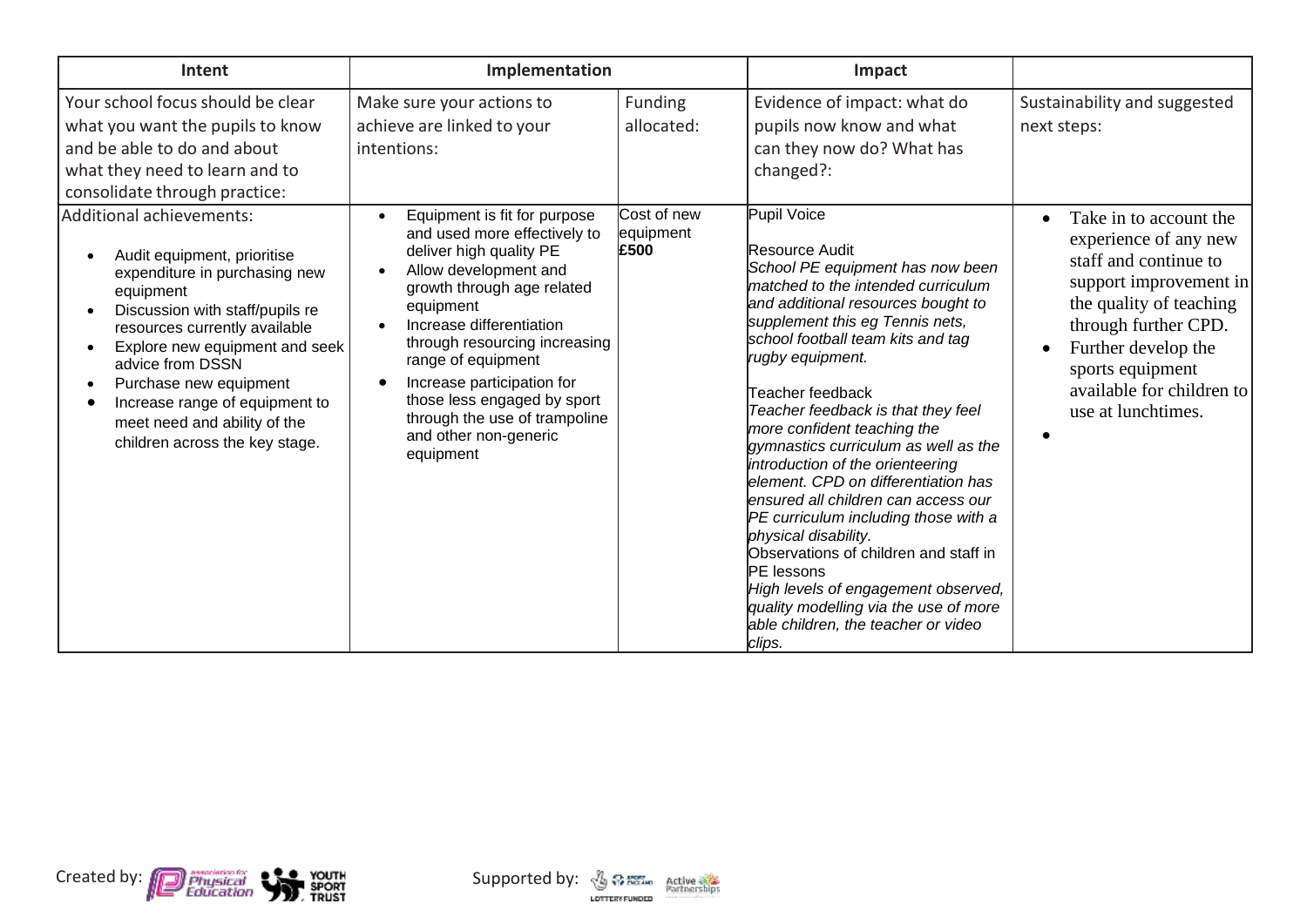| Key indicator 5: Increased participation in competitive sport                                                                                                                                                                                                                                                                                                                                                                                                                                                                                                                                                                                                                                                                                                                                                                                                                                                                                         |                                                                                                                                                                                                                                                                                                                                                                                                                                                                                                                                                                                                                                                                                                                                                                                                   |                                          |                                                                                                                                                                                                                                                              | Percentage of total allocation:                                                                                                                                      |
|-------------------------------------------------------------------------------------------------------------------------------------------------------------------------------------------------------------------------------------------------------------------------------------------------------------------------------------------------------------------------------------------------------------------------------------------------------------------------------------------------------------------------------------------------------------------------------------------------------------------------------------------------------------------------------------------------------------------------------------------------------------------------------------------------------------------------------------------------------------------------------------------------------------------------------------------------------|---------------------------------------------------------------------------------------------------------------------------------------------------------------------------------------------------------------------------------------------------------------------------------------------------------------------------------------------------------------------------------------------------------------------------------------------------------------------------------------------------------------------------------------------------------------------------------------------------------------------------------------------------------------------------------------------------------------------------------------------------------------------------------------------------|------------------------------------------|--------------------------------------------------------------------------------------------------------------------------------------------------------------------------------------------------------------------------------------------------------------|----------------------------------------------------------------------------------------------------------------------------------------------------------------------|
|                                                                                                                                                                                                                                                                                                                                                                                                                                                                                                                                                                                                                                                                                                                                                                                                                                                                                                                                                       |                                                                                                                                                                                                                                                                                                                                                                                                                                                                                                                                                                                                                                                                                                                                                                                                   |                                          |                                                                                                                                                                                                                                                              | 3%                                                                                                                                                                   |
| Intent                                                                                                                                                                                                                                                                                                                                                                                                                                                                                                                                                                                                                                                                                                                                                                                                                                                                                                                                                | Implementation                                                                                                                                                                                                                                                                                                                                                                                                                                                                                                                                                                                                                                                                                                                                                                                    |                                          | Impact                                                                                                                                                                                                                                                       |                                                                                                                                                                      |
| Your school focus should be clear<br>what you want the pupils to know<br>and be able to do and about<br>what they need to learn and to<br>consolidate through practice:<br>Remain a member of the DSSN and                                                                                                                                                                                                                                                                                                                                                                                                                                                                                                                                                                                                                                                                                                                                            | Make sure your actions to<br>achieve are linked to your<br>intentions:<br>School Games Log will show that                                                                                                                                                                                                                                                                                                                                                                                                                                                                                                                                                                                                                                                                                         | Funding<br>allocated:<br>Cost of DSSN    | Evidence of impact: what do<br>pupils now know and what<br>can they now do? What has<br>changed?:<br>CPD Log                                                                                                                                                 | Sustainability and suggested<br>next steps:<br>Sainsbury Kite Mark Achieved                                                                                          |
| use this to maximise the participation<br>opportunities for inter school and intra<br>sporting competitions in their calendar<br>of events<br>Attend all appropriate training and<br>meetings offered with the DSSN<br>Partnership-<br>Weekly checks of the DSSN website  <br>and emails to ensure we are aware of<br>competitive opportunities<br>Promote attendance at Inter Sports<br>Competitions<br>Interview and select Sports<br>Ambassadors to help promote and<br>run competitions<br>PE Subject Leader and apprentice to  <br>support Sports Ambassadors to lead<br>and run a variety of half termly intra<br>house sports competitions.<br>Report to the school through Friday's<br>celebration assemblies and Sports<br>board of the competitions and events  .<br>attended.<br>Increase the number and variety of<br>extra-curricular clubs on offer<br>Utilise coaching from outside<br>agencies to develop additional<br>opportunities | Holtsmere End Junior School has<br>competed in both Intra and Inter<br>competitions<br>Sports results shared with the<br>school - player of the match and<br>report in Friday's newsletter - also to competitions<br>termly PE newsletter.<br>Staff will be aware of sporting<br>opportunities available<br>Children are aware of the<br>competitions that we have<br>attended- Pupil Voice will display<br>this<br>School House Points system<br>incorporates sports day.<br>100% of classes from Y3 6 will<br>have competed in an intra and<br><b>Inter Competition</b><br>Sainsbury Kite Mark Achieved as<br>evidence of the quality of<br>provision.<br>Sport retains a high profile<br>throughout the school and its<br>community<br>Increased accessibility to clubs and<br>sporting events | membership<br>£1290<br>(2020/21)<br>£580 | Sports Club Analysis<br>Costs of transport Subject Leader File - training and<br>courses log<br>Website<br>Sports Board<br>Pupil Voice<br>The school minibus has been used to<br>transport children to sporting events<br>during the Spring and Summer term. | as evidence of the quality of<br>provision.<br>100% of classes from Y3 6<br>will have competed in an intra<br>and Inter Competition<br>Create a Sports council<br>I۰ |
| Use funding to subsidise the costs of<br>extra-curricular clubs                                                                                                                                                                                                                                                                                                                                                                                                                                                                                                                                                                                                                                                                                                                                                                                                                                                                                       |                                                                                                                                                                                                                                                                                                                                                                                                                                                                                                                                                                                                                                                                                                                                                                                                   |                                          |                                                                                                                                                                                                                                                              |                                                                                                                                                                      |